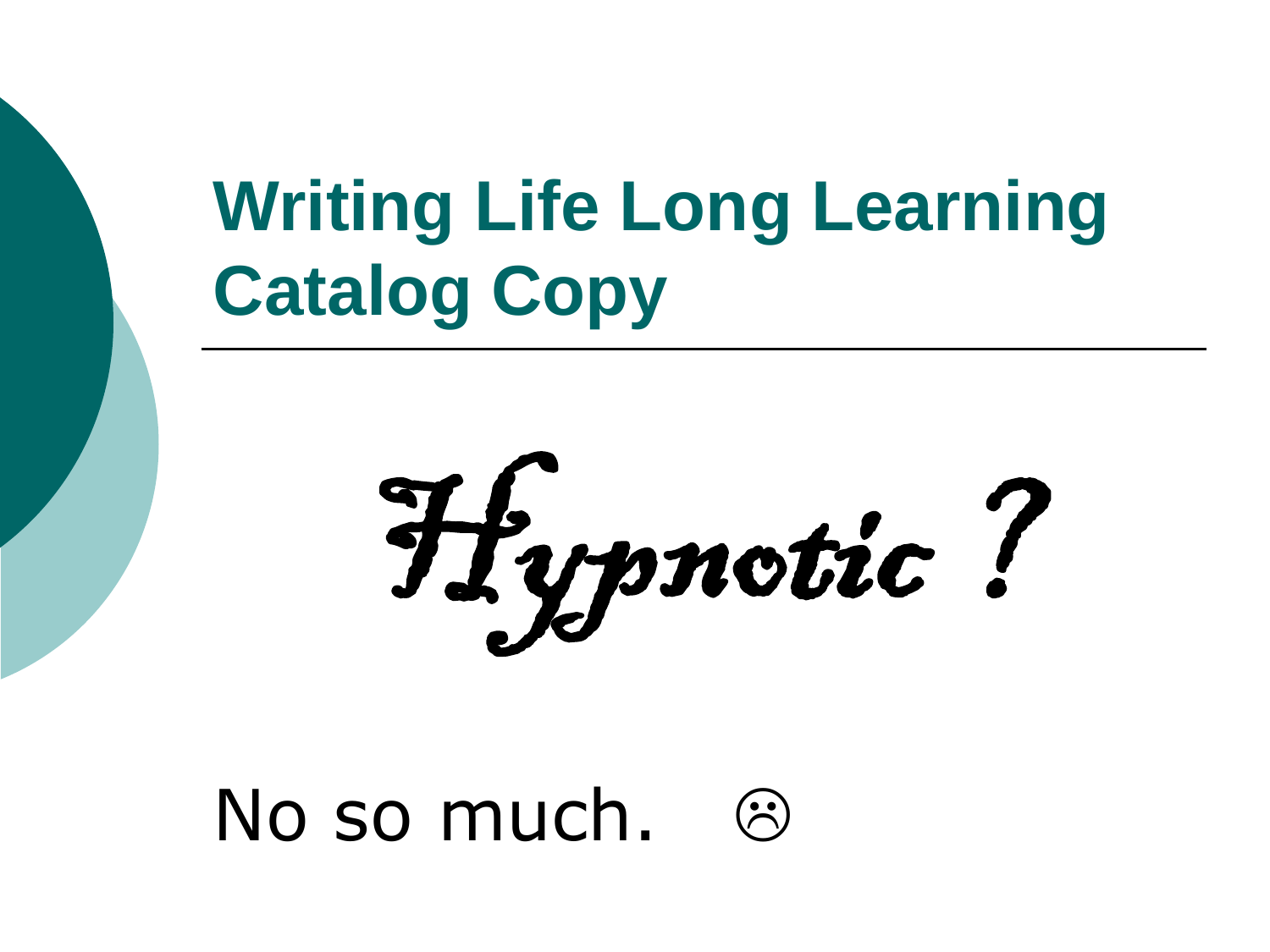### Credit where credit is due:

# **Hypnotic Writing**

"*How to Seduce and Persuade your Customers with Only your Words*"

By: *Joe Vitale*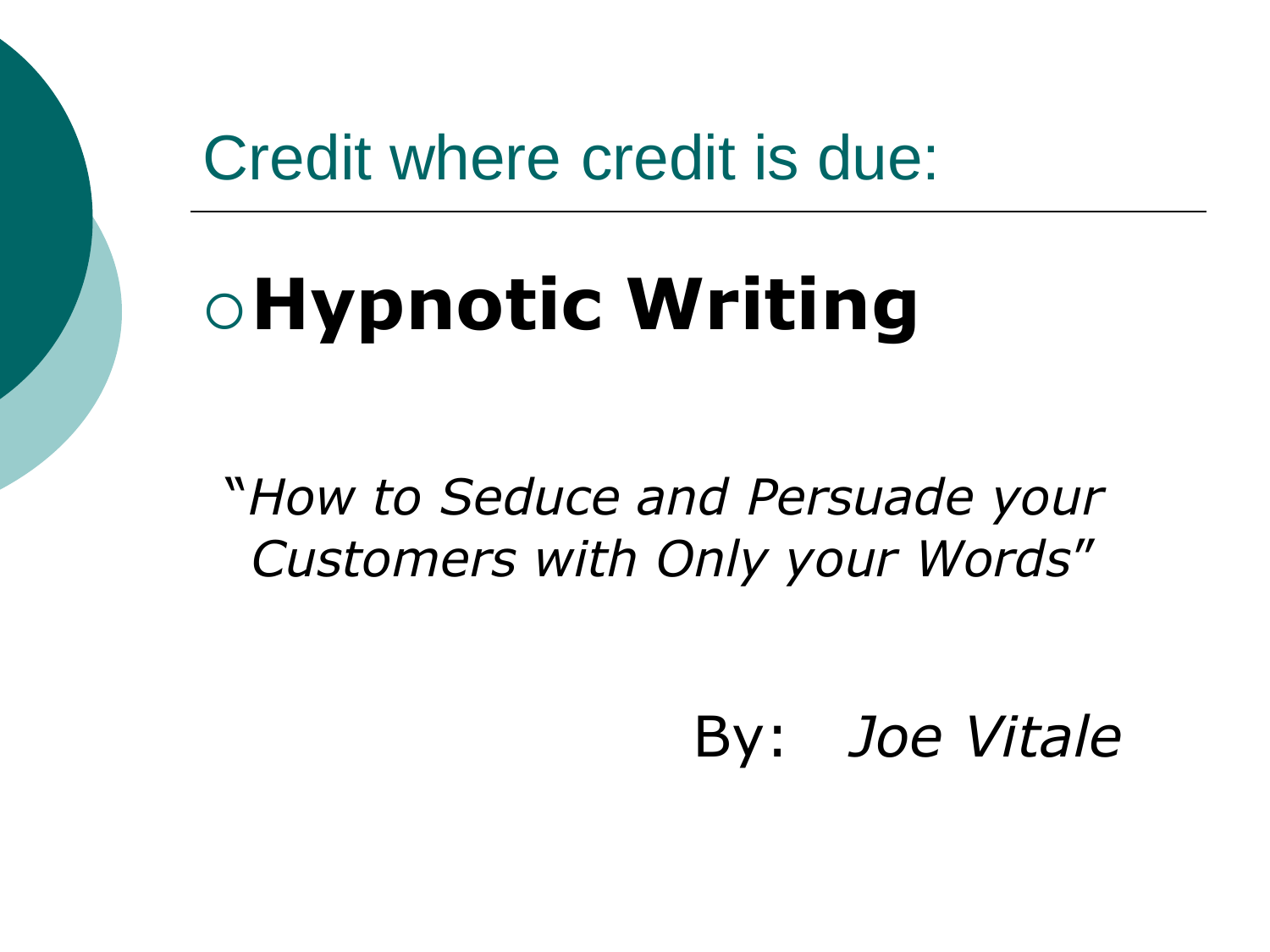# **Learn to Cook Fish**

 $\circ$  In this class, our instructor will teach you how to purchase and handle a variety of seafood. You will get recipes to bring home and get tips on what wine works best with what fish. You will get to help prepare a seafood meal of salt cod and shrimp, and enjoy eating it at the end of class.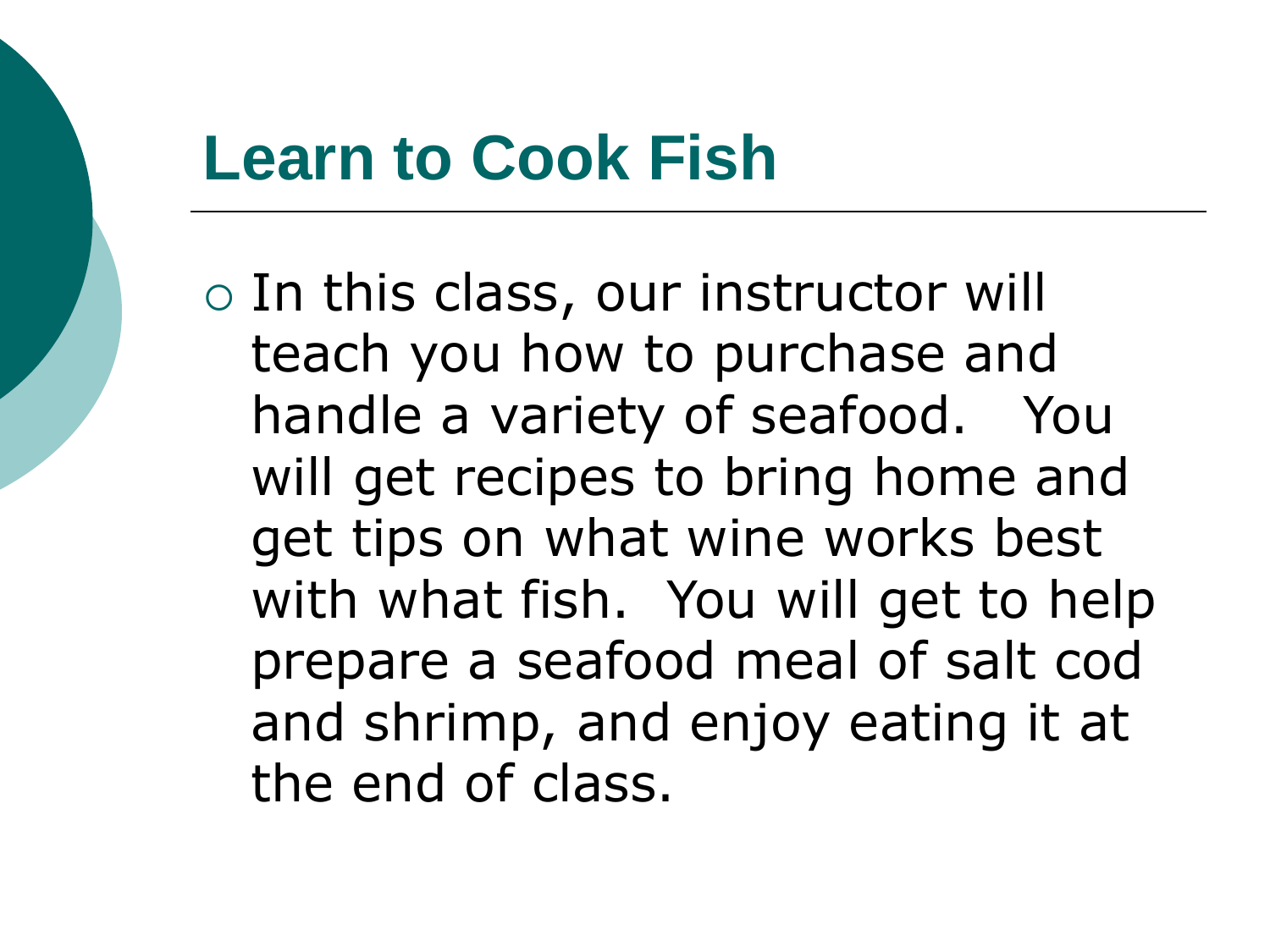### **Feast of Fishes**

 Join Chef Pescadaro for a hands-on culinary experience and learn to celebrate gifts from the sea. He'll take the mystery out of choosing your fish and tell you how to purchase and handle different varieties of seafood. Chef will lead you in a discussion about recipes and wine pairings as you participate in the preparation for our *Feast of Fishes*. Finally, you'll enjoy tasting traditional fish including salt cod and shellfish, as well as whatever is best inseason. Be sure to register with a friend for this can't miss, cultural and culinary training banquet.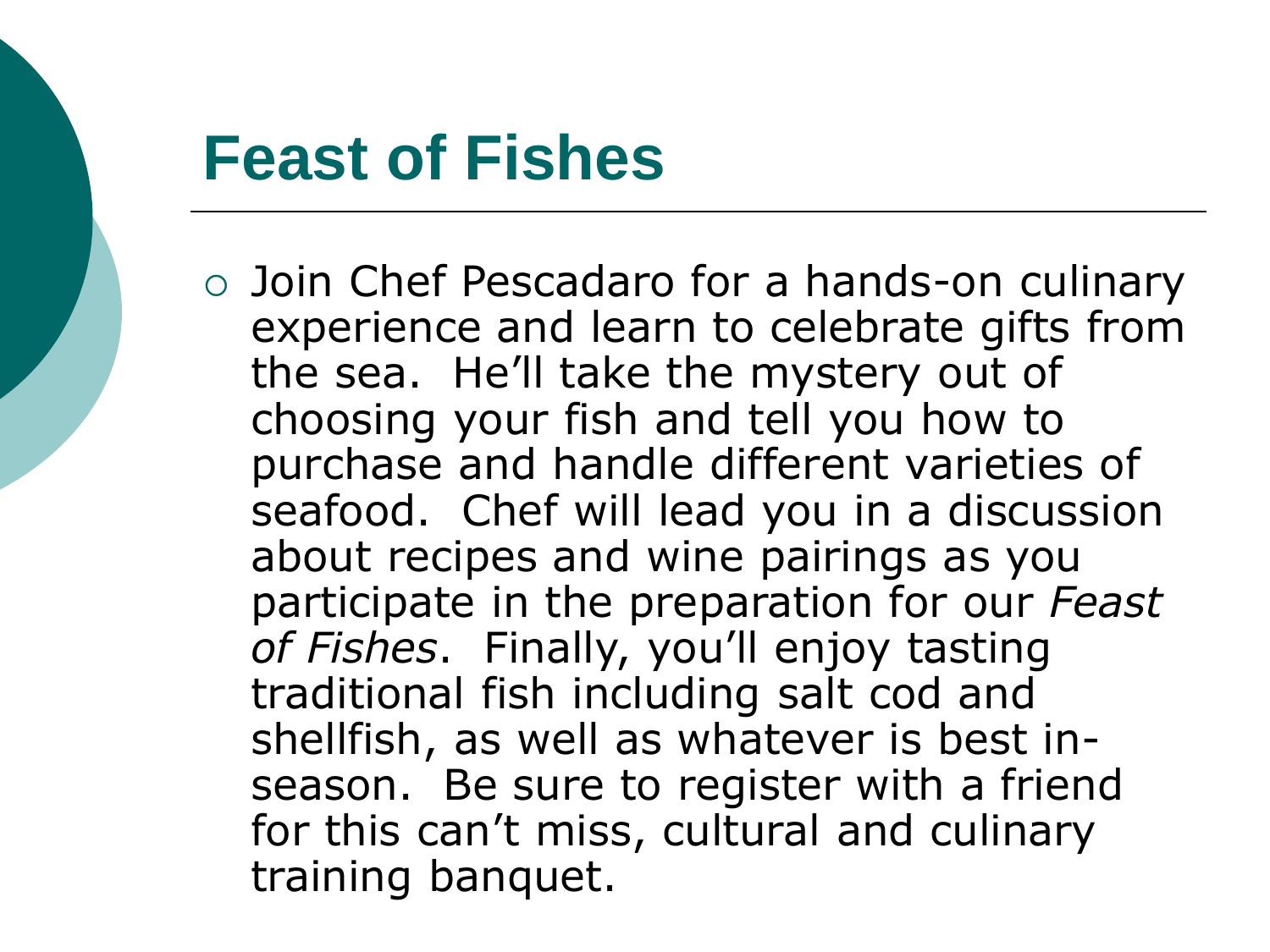## **Paint a Room**

 $\circ$  In this class, you will learn to get ready to paint before you actually begin, including rollers, brushes and wall finishes. Learn how to tape correctly so you won't make a mess, how to keep from getting drip marks and how to work fast. You'll be thrilled with the next room you paint.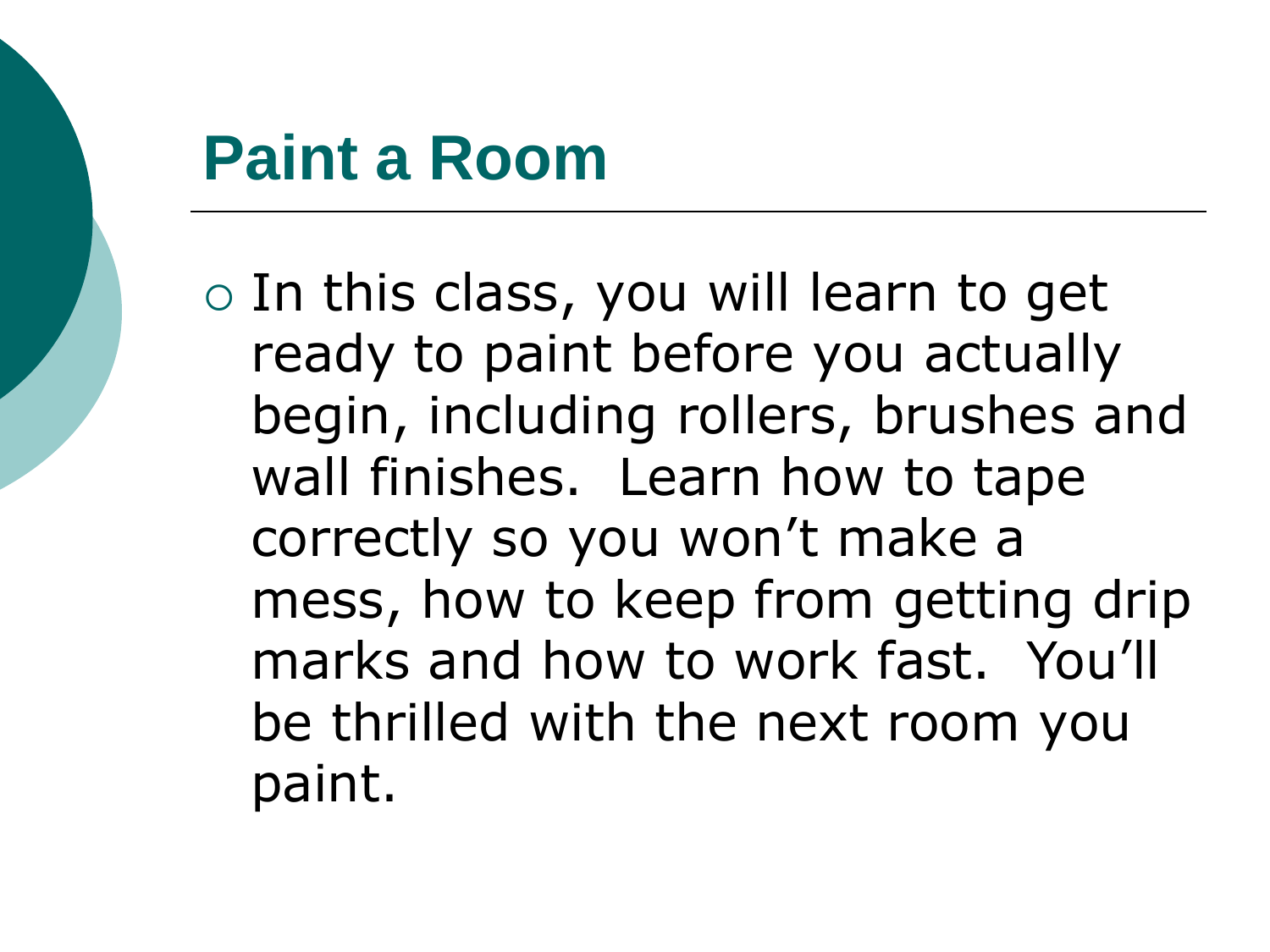# **Ready, Set, Paint!**

 $\circ$  It's all in the preparation! Before you even dip that roller, take some time to cover the basics. The right equipment and a little prep will save you time and frustration. Learn to choose the right finish as well as the right rollers and brushes for your job. Learn: **.**How to mask flaws in walls and woodwork; How to tape off with speed and precision; How to avoid drip marks and runs. We'll save some time for Q&A to cover your personal aggravations, and you'll soon produce a custom quality finish that will make your friends think you hired a professional!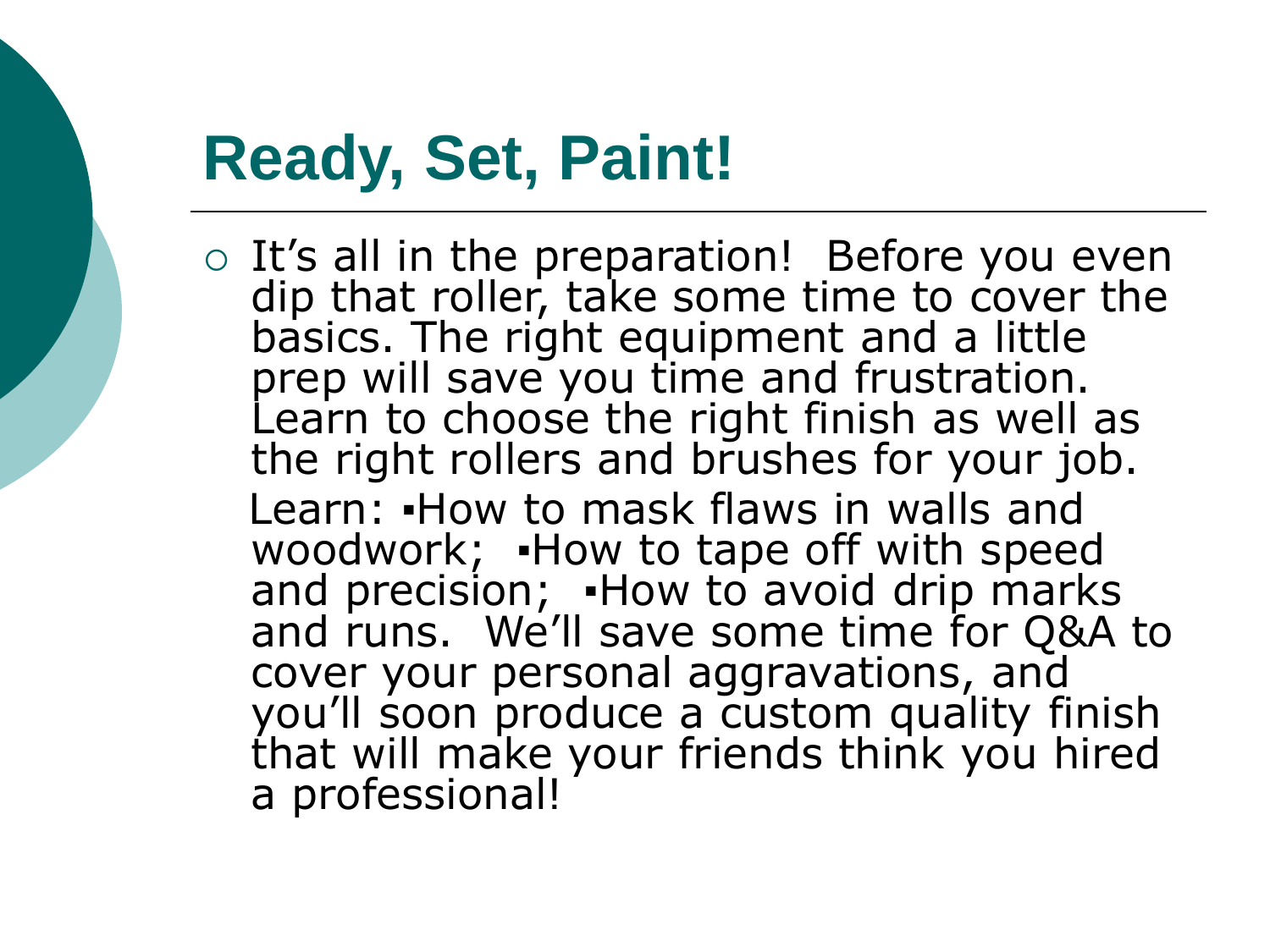### **What are some of the thing words can do?**

- Start Wars
- End Wars
- Build Relationships
- Destroy Relationships
- $\circ$  Get us a job
- Lose us a job
- o Cause us to spend our money!
- Confuse us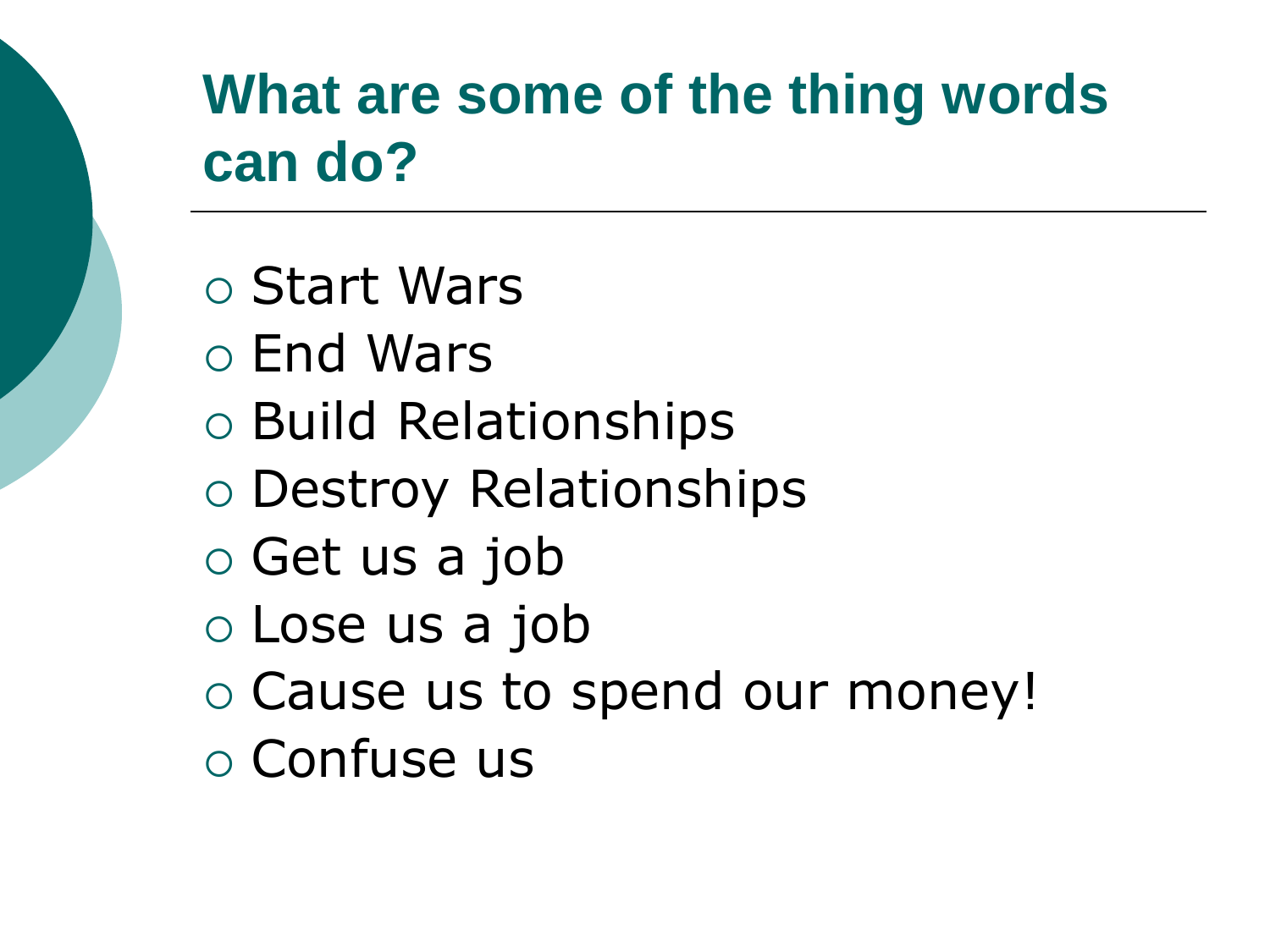# **How do you use words effectively in catalog copy?**

- $\circ$  Know what you want your reader to do?
- Be relevant and tell your reader what's in it for them.
- Edit, Edit, Edit.
- Use good writing tools.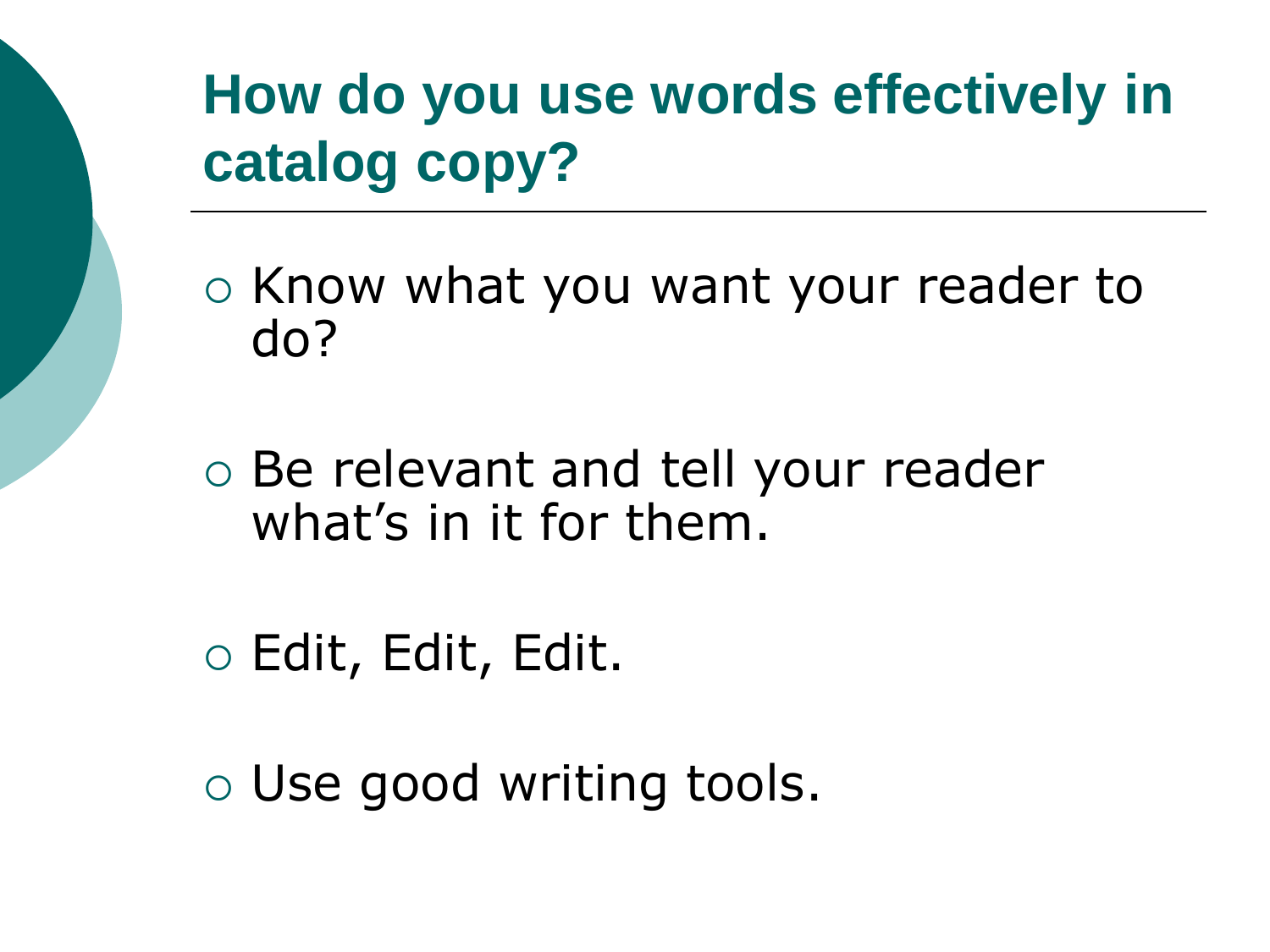# **Be Relevant**

- **Ask** "What does my reader care about?" **Determine** the answer and appeal to those concerns. **Give** them what they want.
- **Real solutions.** They don't want features -- they want benefits.
- **Features** state facts. *The car is white.*
- **Benefits** tells us why facts matter. *Studies show white cars have fewer accidents than other colors.*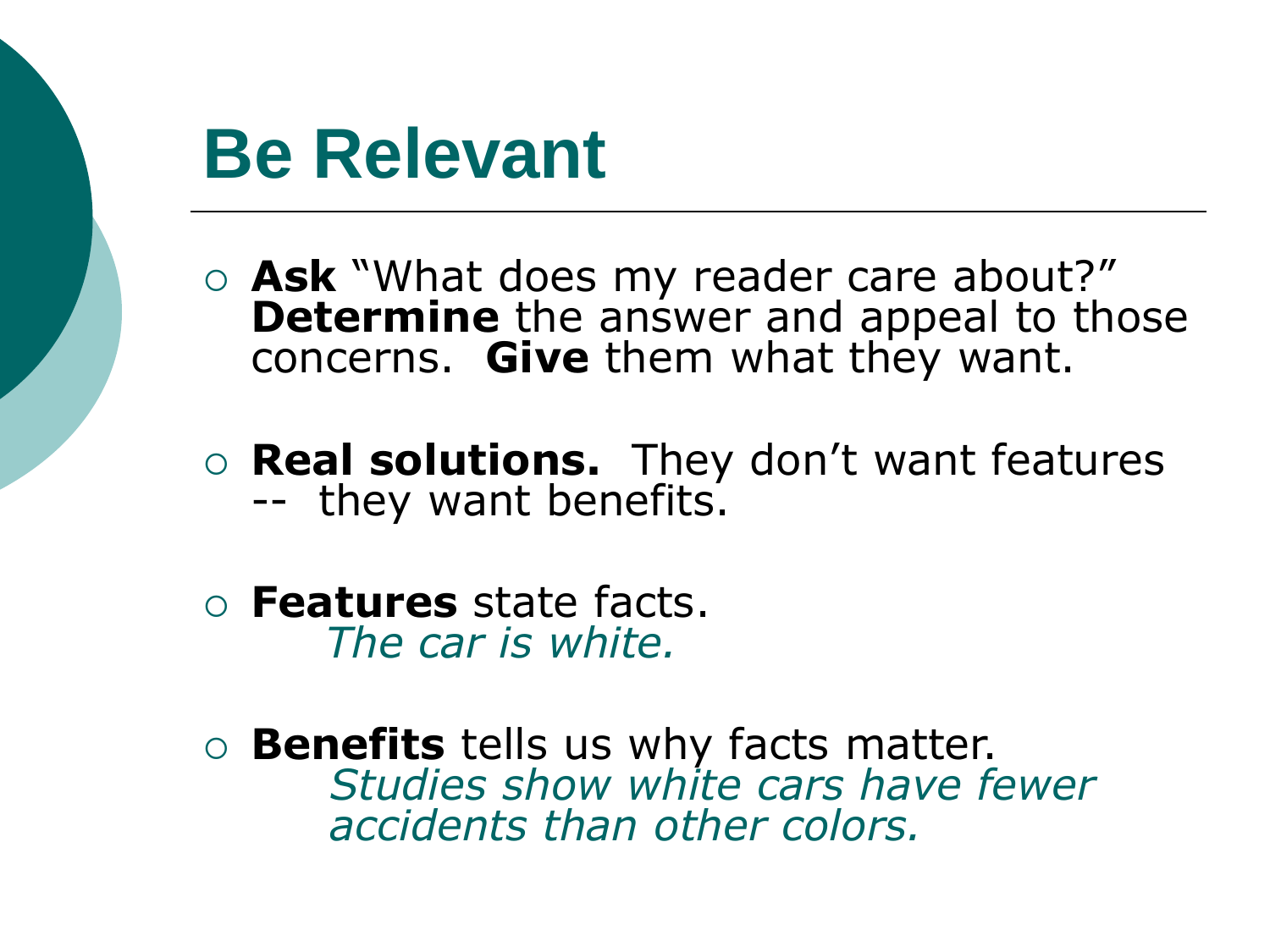# **How do we incorporate those benefits into our copy?**

- A story/word picture A testimonial or a quote  $\circ$  Their problem – Our solution
- A great headline
- A leading question
- A box
- $\circ$  A promise with a guarantee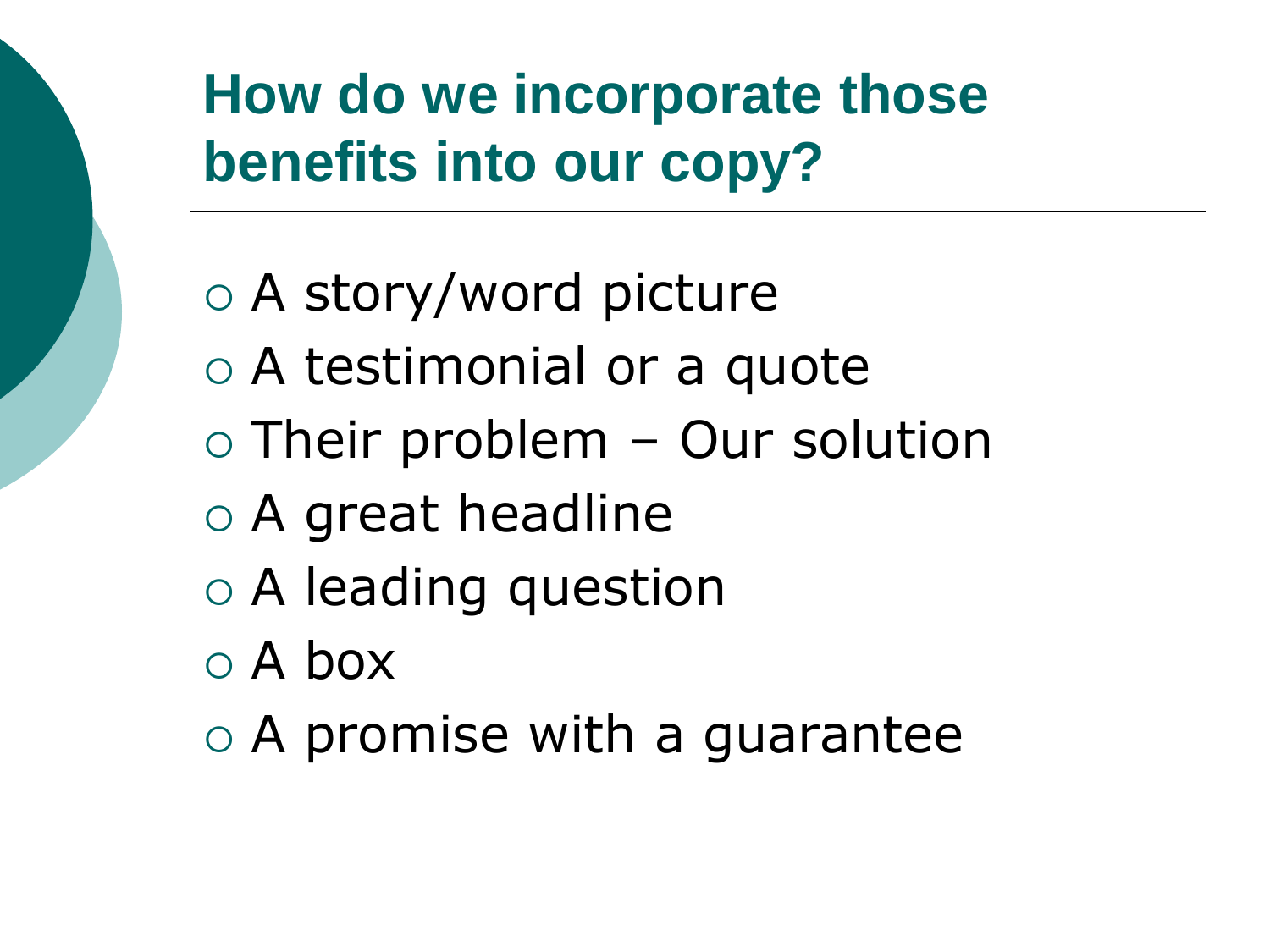#### **The J. Peterman Shirt**

*Thomas Jefferson disliked stuffy people, stuffy houses, stuffy societies. So he changed a few things. Law. Gardening. Government. Architecture.*

*Of the thousand castles, mansions, chateaux you can walk through today, only Monticello, only Jefferson's own mansion, makes you feel so comfortable you want to live in it.* 

*I think you will feel the same about his 18th-century shirt. Livable. The J. Peterman Shirt, for men and women.*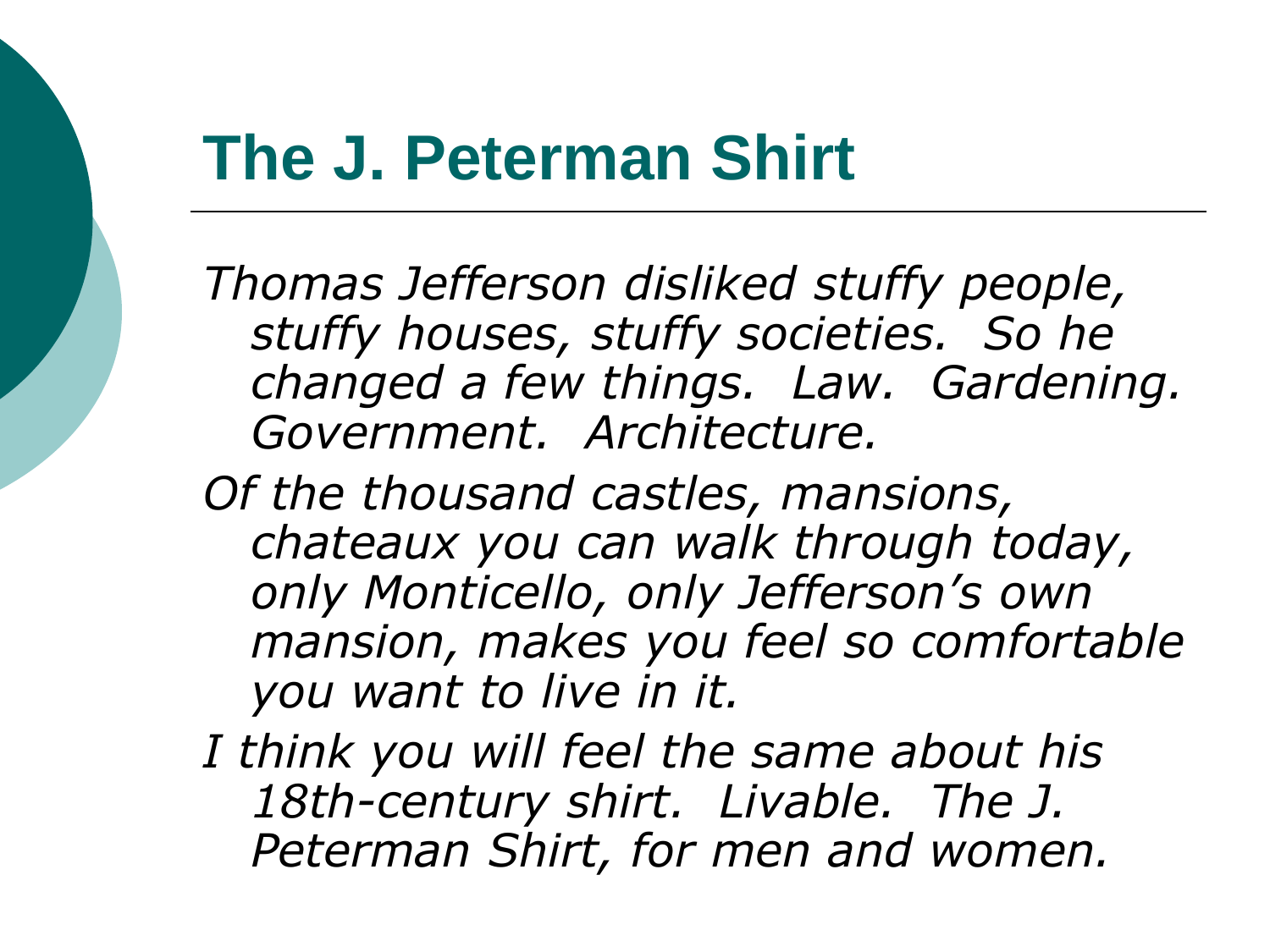### **Testimonials or Quotes**

Not: *"I really liked the class."*

- But: *"The class was great and my boss and my staff are letting me know I'm a better supervisor now that I'm using the skills Ms. Pardee taught me."*
- **"***Always maintain a kind of summer even in the middle of winter***.** --- Thoreau"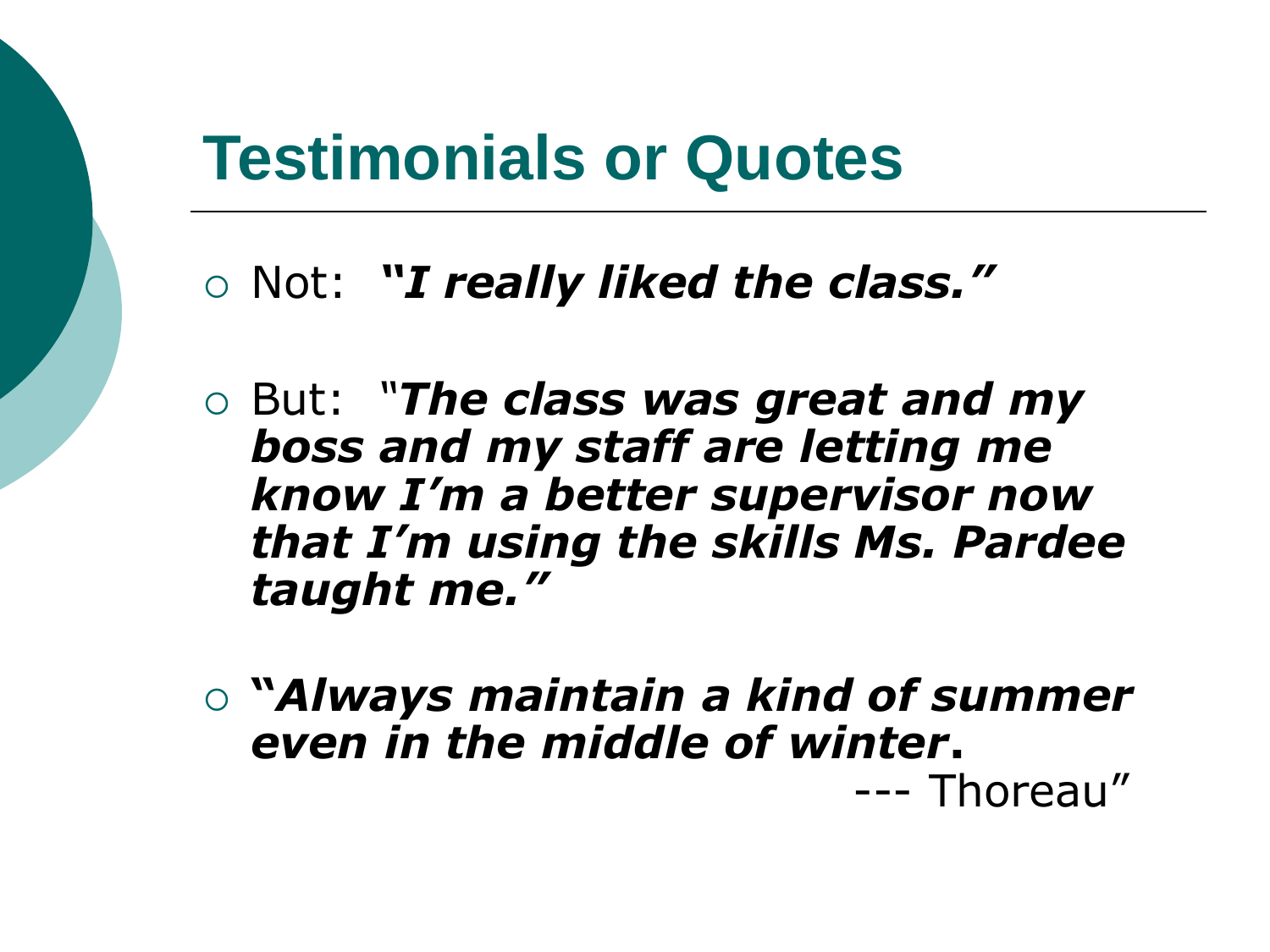## **Remind them of their problem and our solution.**

You've always loved dogs, and now you finally have one. It's so cute! But it's digging up all your plants, tearing up all your pillows, and … we can't put the rest in print. Here's the solution! Turn your pest into a valued and trusted canine buddy! Sign up today for our Doggy Good Manner class!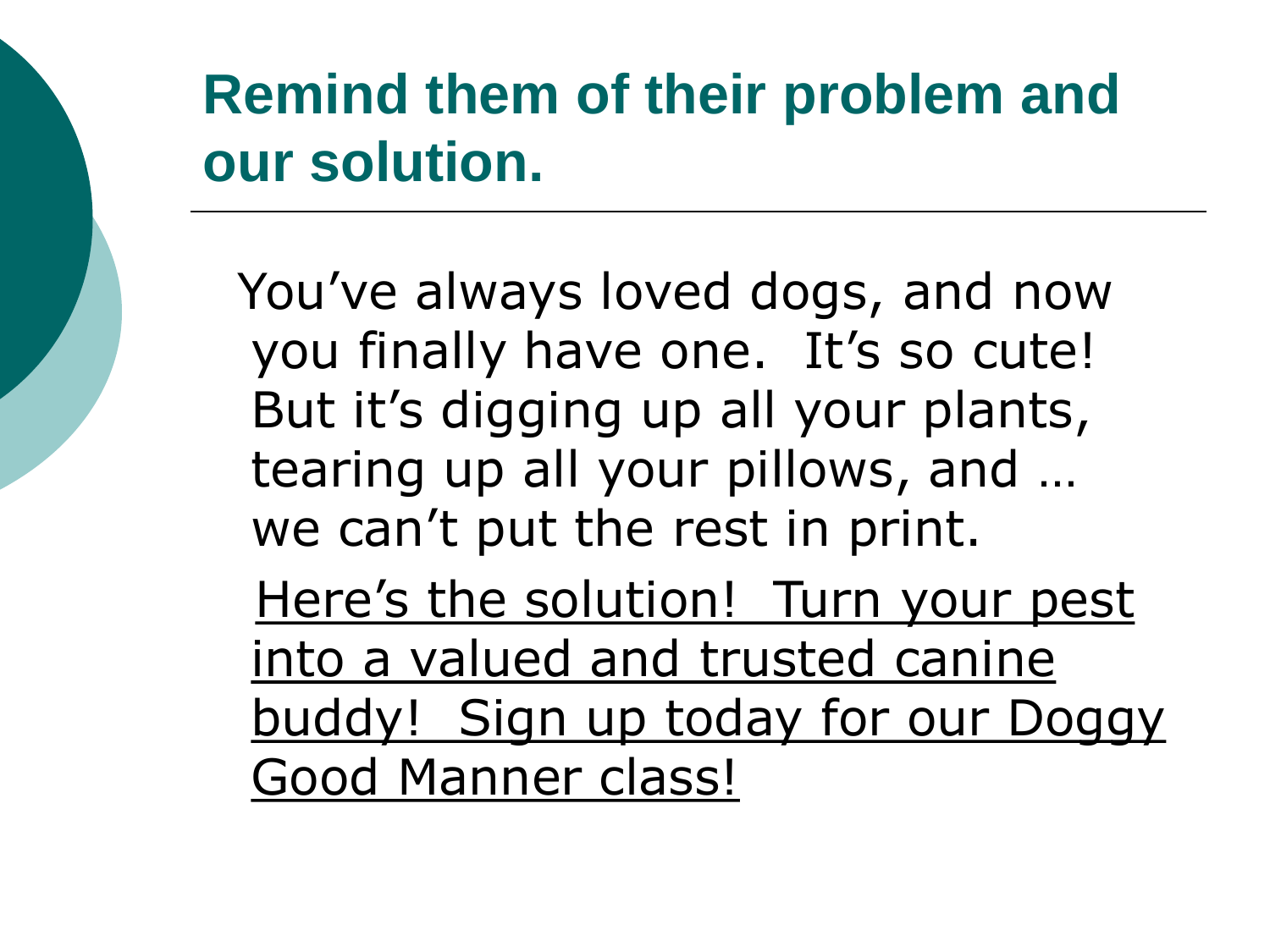# **Edit, Edit, Edit**

- Ernest Hemingway said, *"Most writers slough off the most important part of their trade – editing their stuff, honing it until it gets an edge like a bullfighter's killing sword."*
- *Trim the Fat. Invite Feedback. Take an Editorial break.*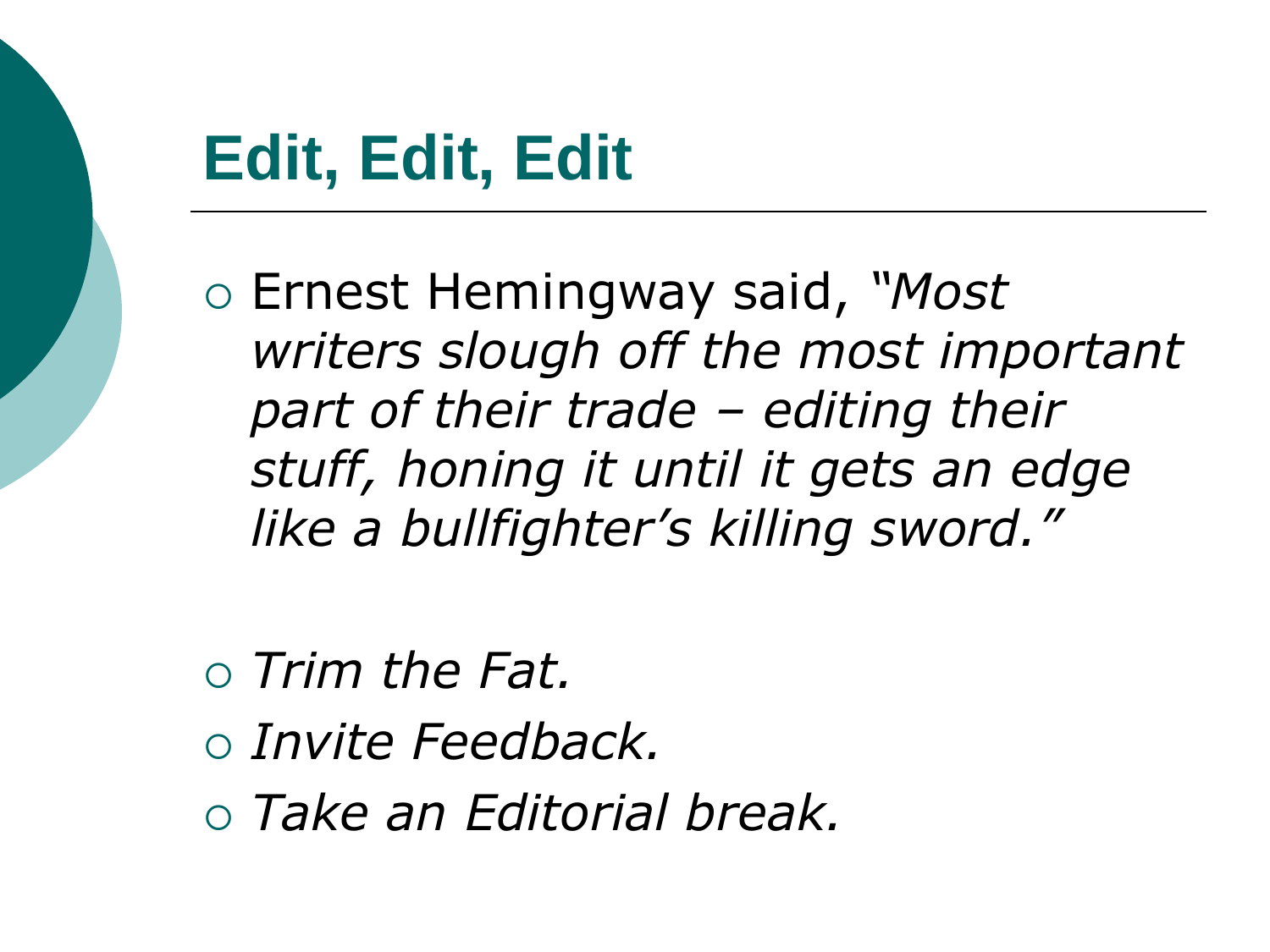# **The Writer's Tool Box**

#### A Thesaurus

#### A book of Similes

"When you try to use your computer mouse, do you feel like you're playing the piano with boxing gloves? Our basic computer class will help you remove those gloves and play like a maestro!"

### A book of Analogies

"Become a writing wizard! Turn your words into spells no mortal can resist!"

A book of Quotes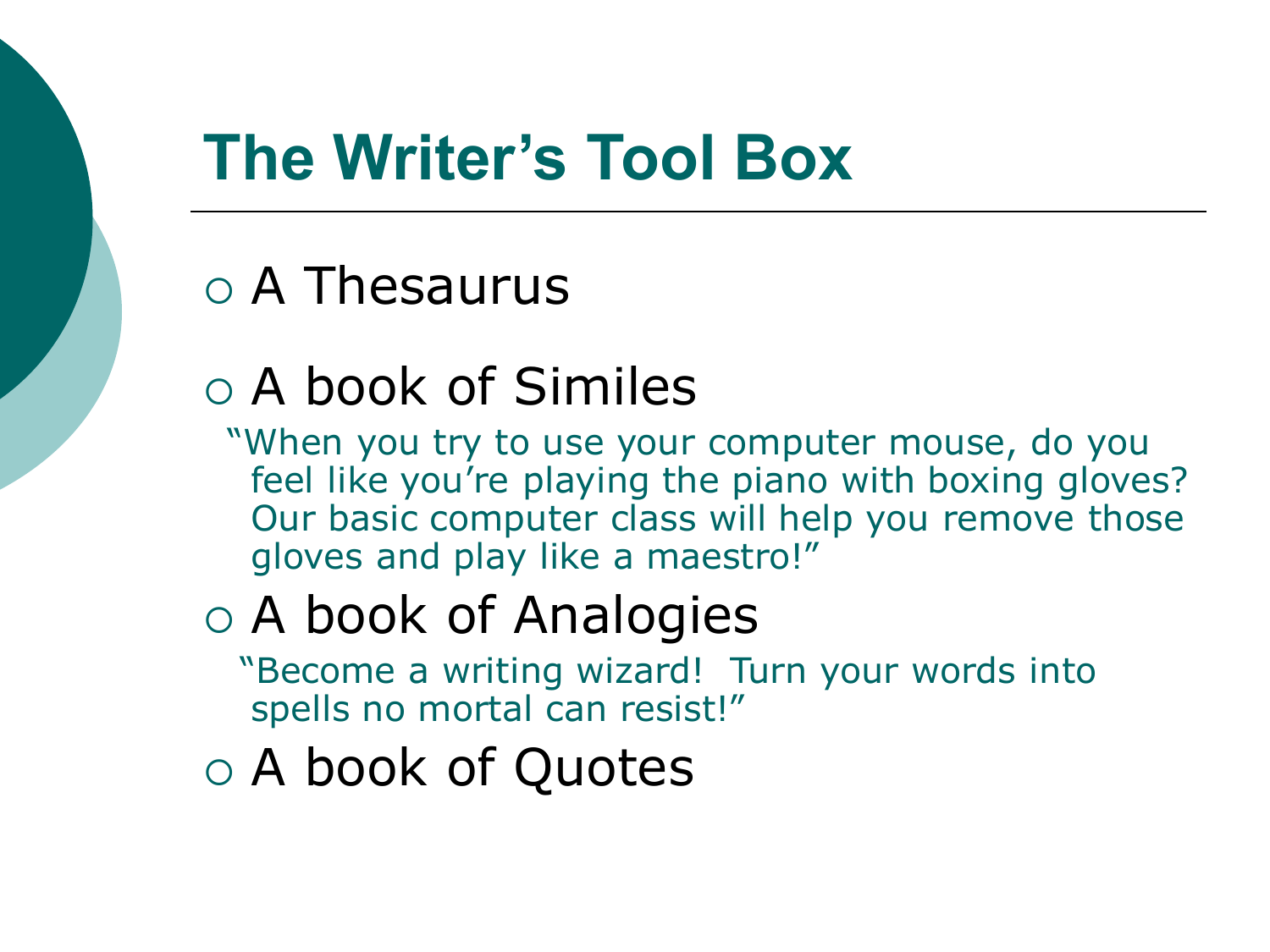# **How to Get the Job You Want**

Job descriptions don't often match what a company is looking for so most resumes never get read. An experienced instructor will tell you how companies choose people to consider for jobs, and will show you things you can do so your resume will be read.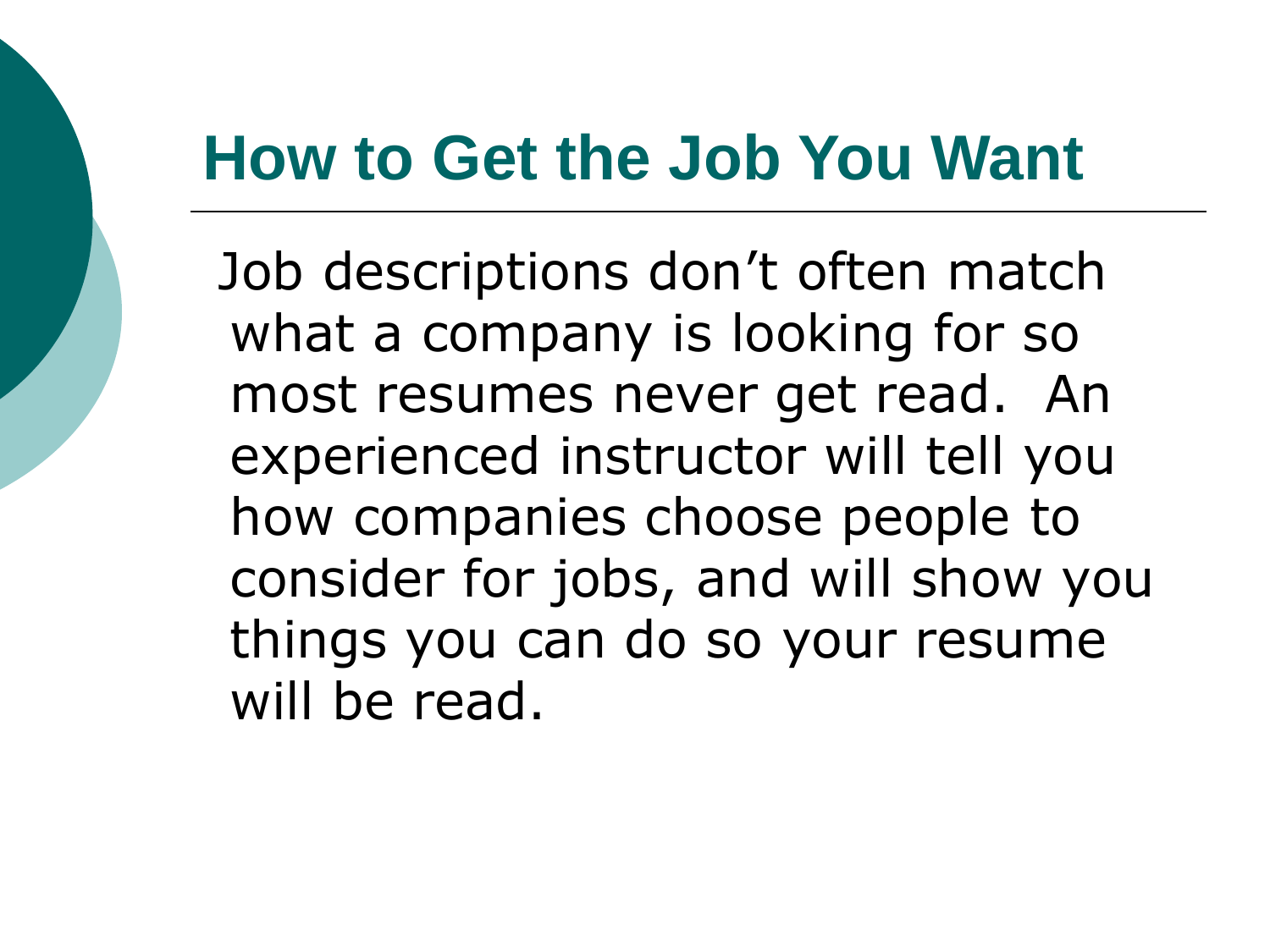## **Anger Management**

Enjoy this court mandated anger management or parenting class. Learn ways to gain control and how to use anger and parenting skills to have a better life. Classes will be offered almost every week night from 6-7pm.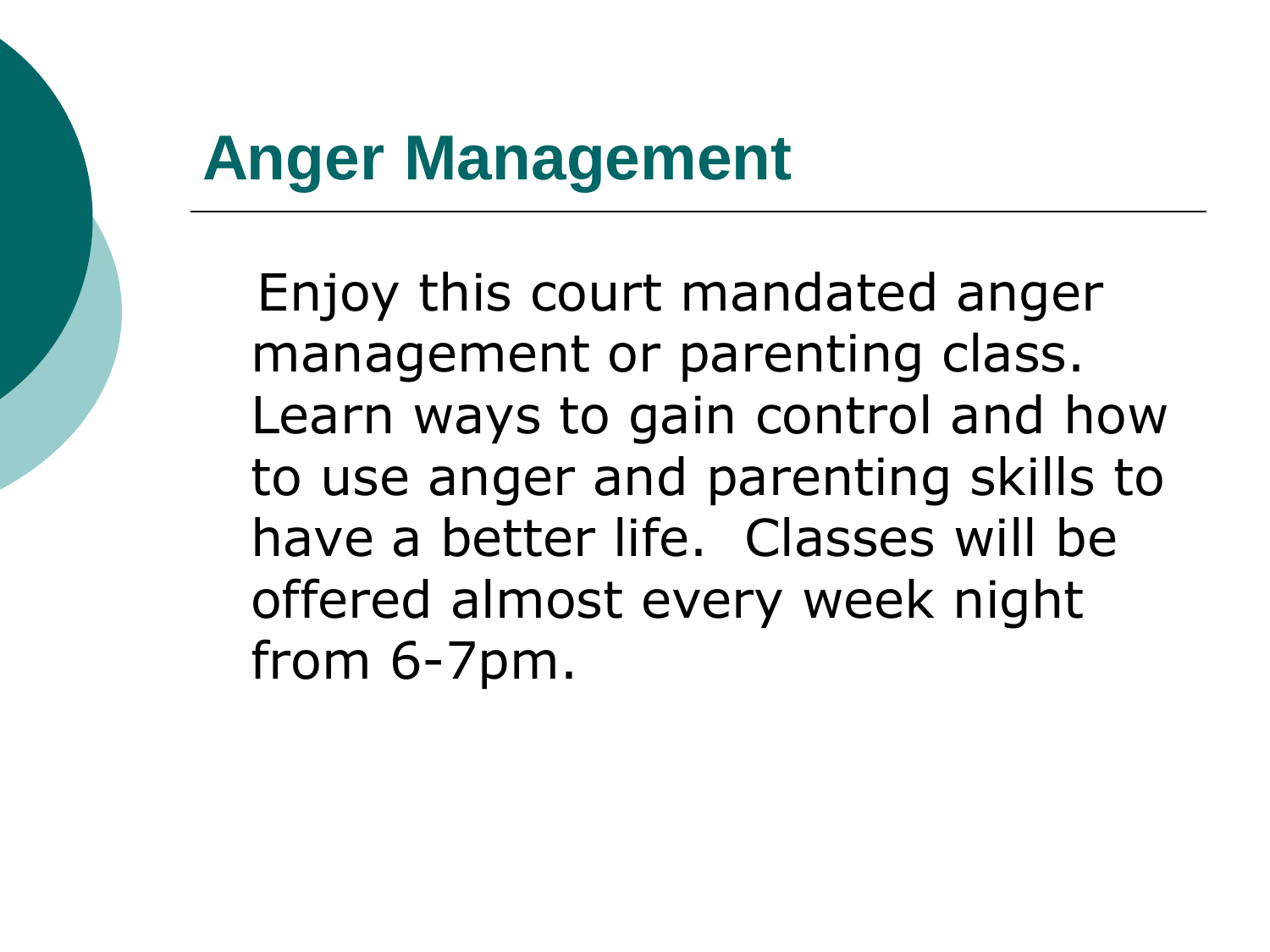# **Glass Blowing**

In a one day workshop you will learn how to work molten glass on a blow pipe and puntel rod and use specific tools. You will make a paperweight as you learn to use different surface techniques and colors.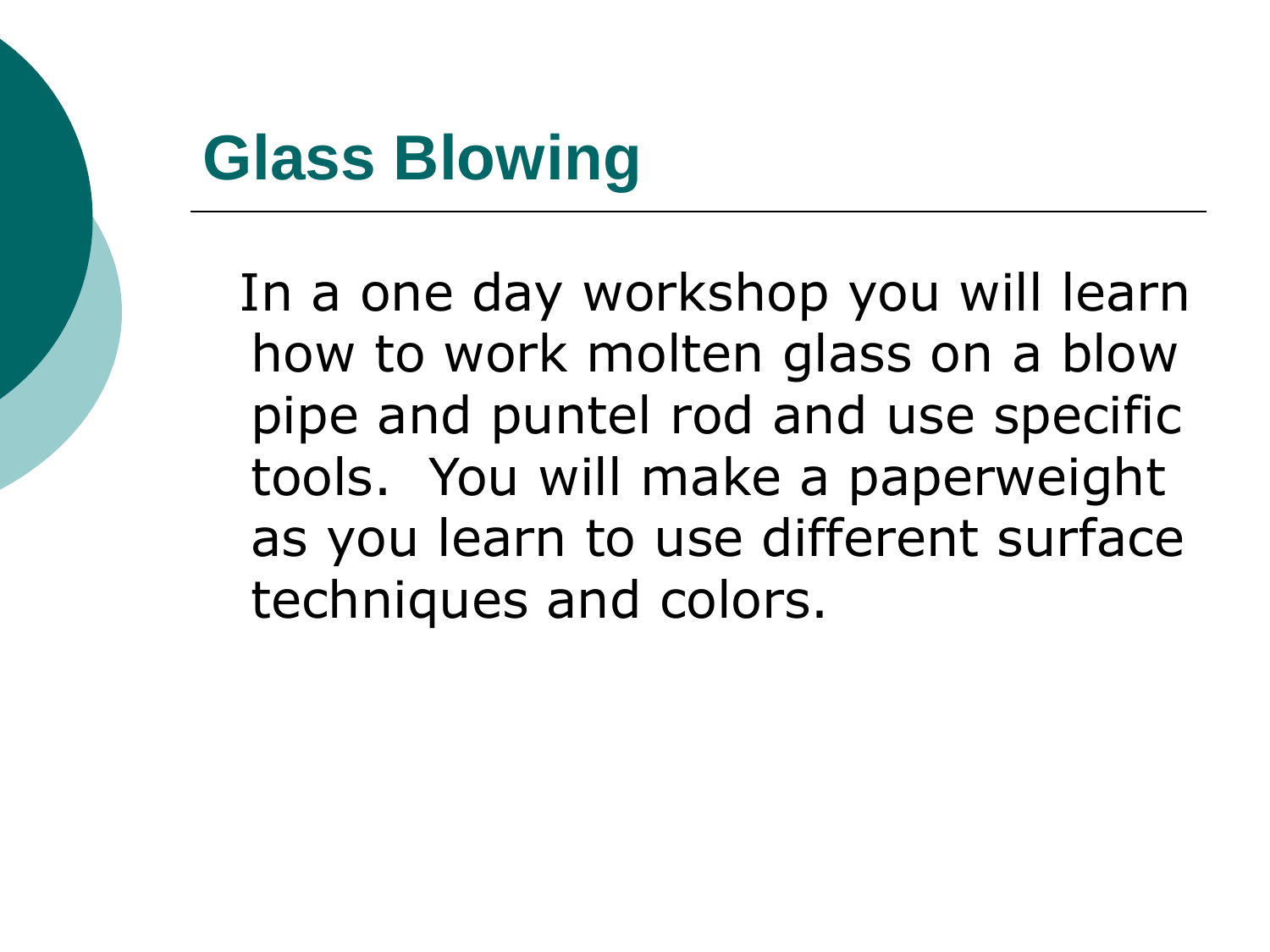# **Girls Rule !**

Come to a four special days of camp and learn about hair, beauty, shopping, etiquette and crafts. Make new friends and find out the best ways to design a "YOU" you'll love. Then start the next school year with style and self-esteem.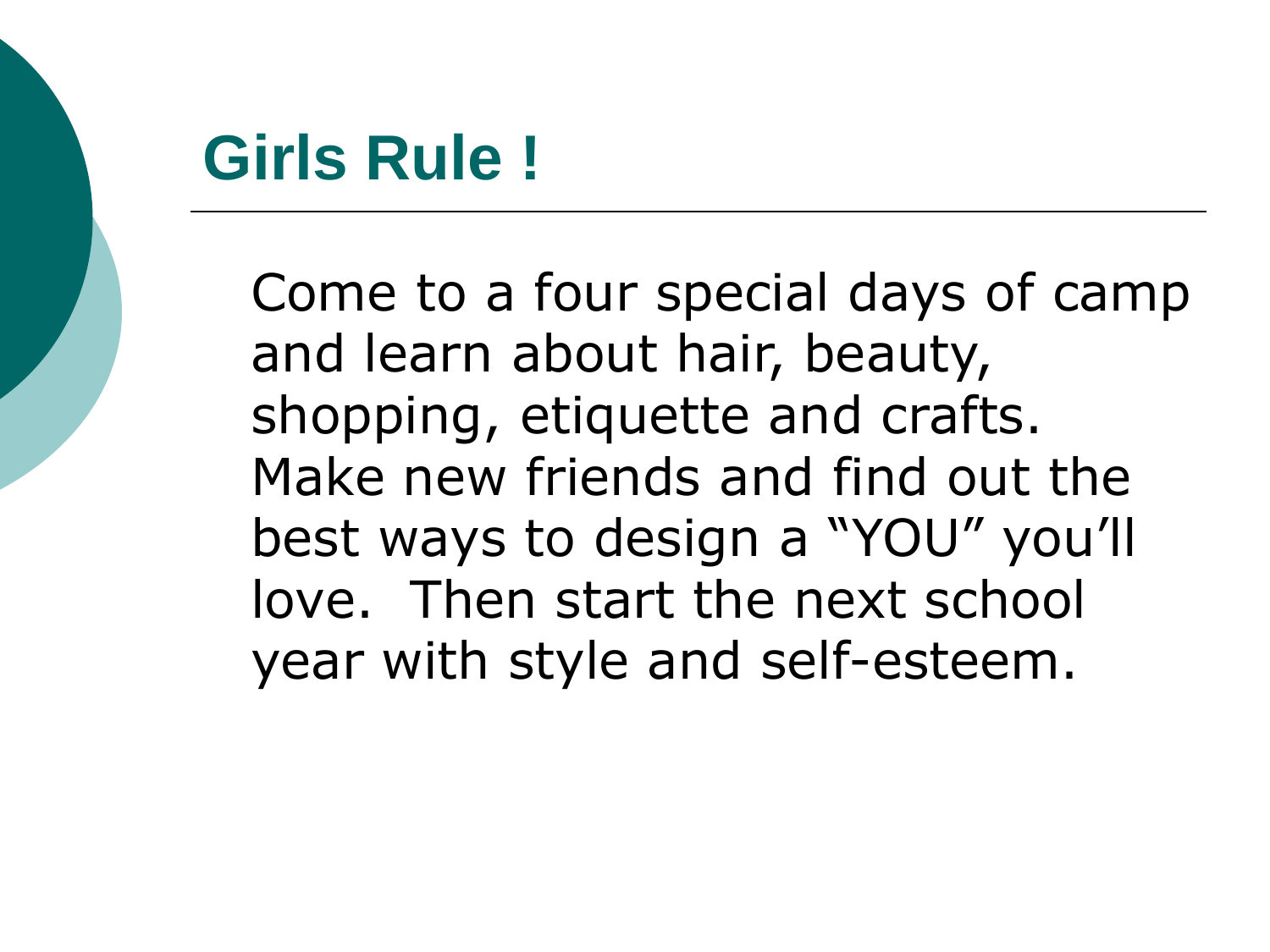### **Career Search**

Do you like your job or do you just go to your job? Take some tests that will show you what you really should be doing based on your aptitudes, achievements, skills, talents and temperament. You will build a notebook of information to help you make decisions about your future.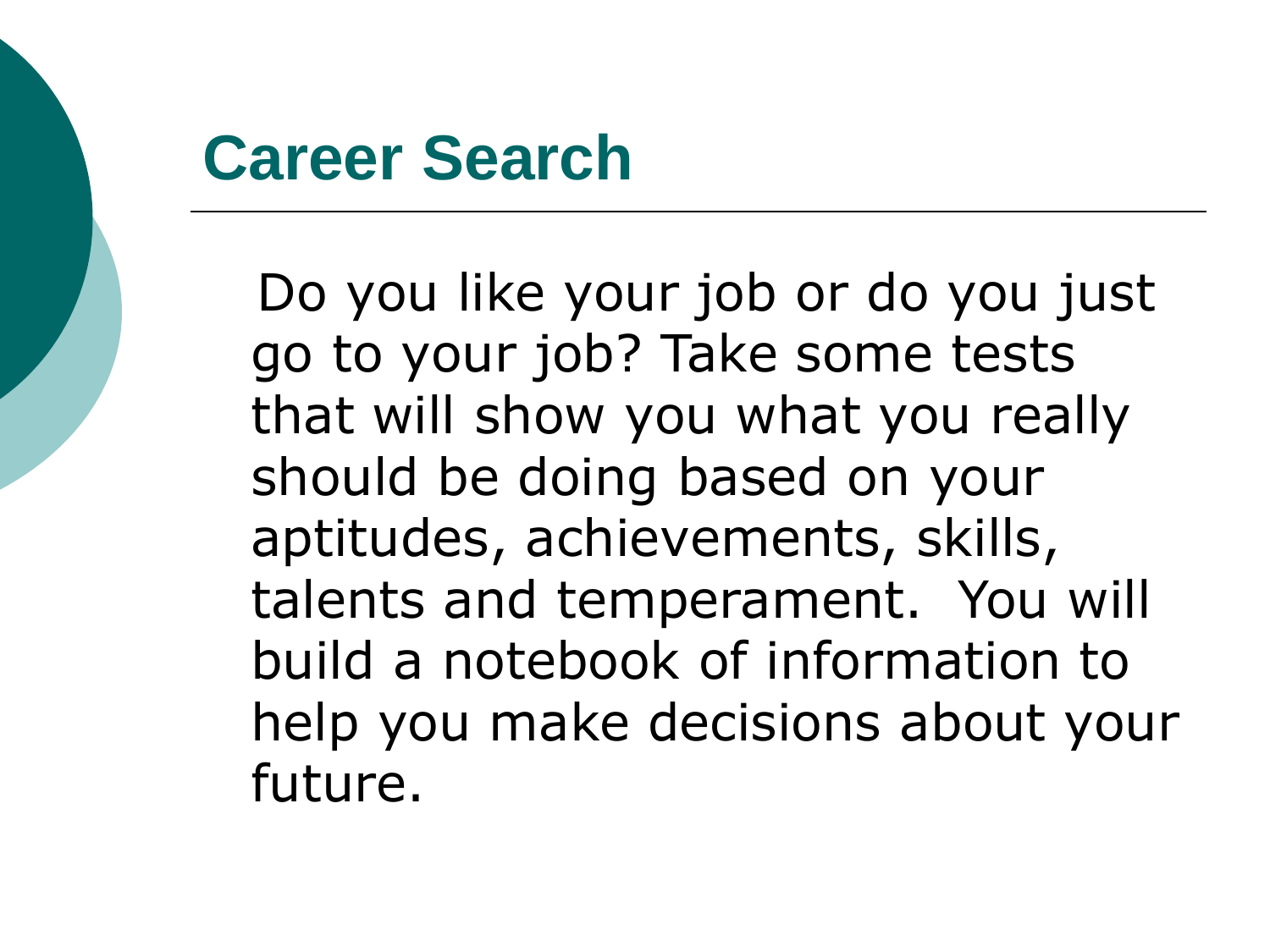#### Updated: 2/29/08

Participants in this session broke into Teams and produced the following 5 class descriptions from very normal, common descriptions handed out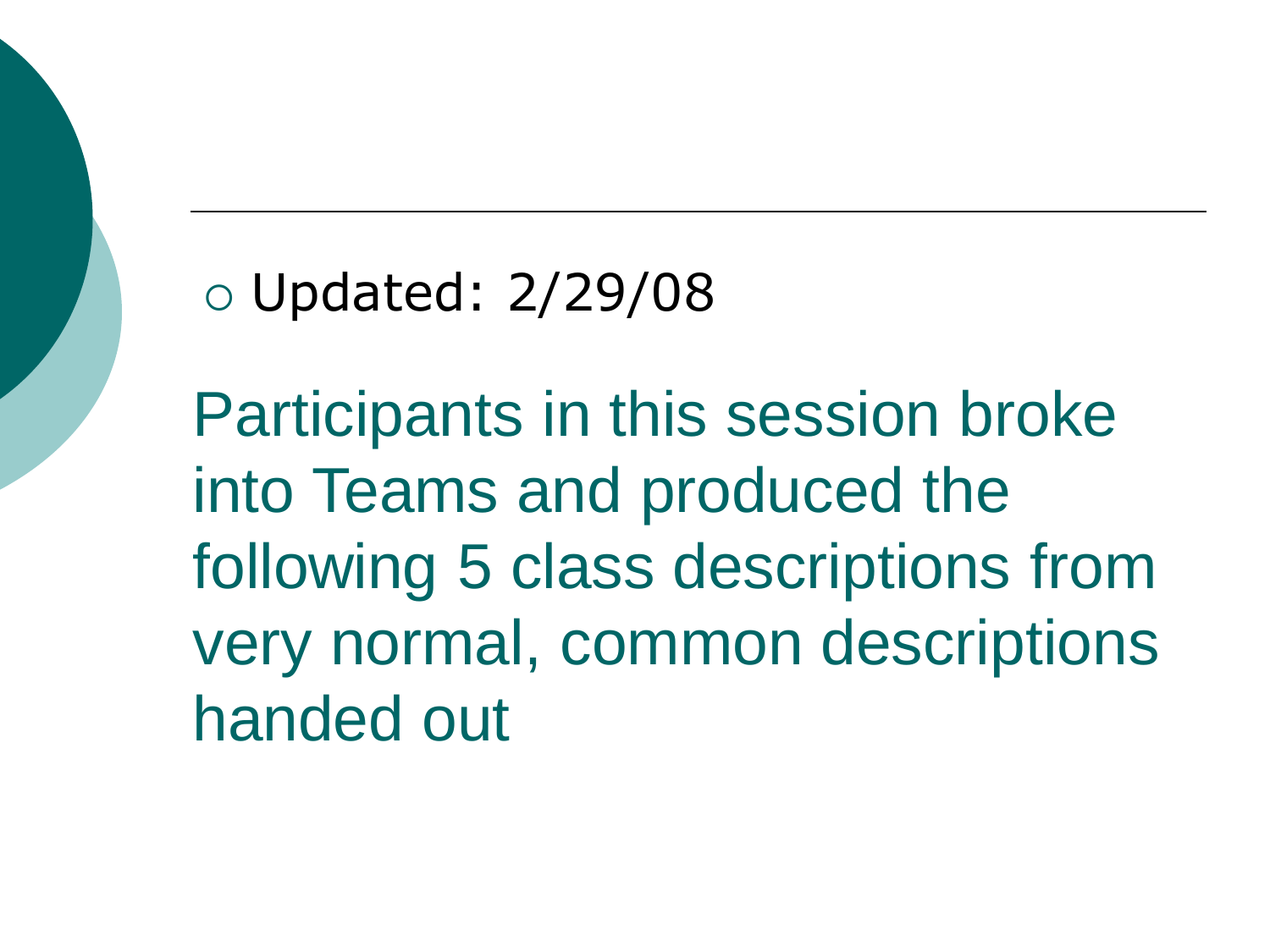# **Next Stop: High School**

 Girls, feeling nervous about high school? Relax and make friends at our four day camp that will offer you the latest trends and tips in hair, make-up fashion and much more!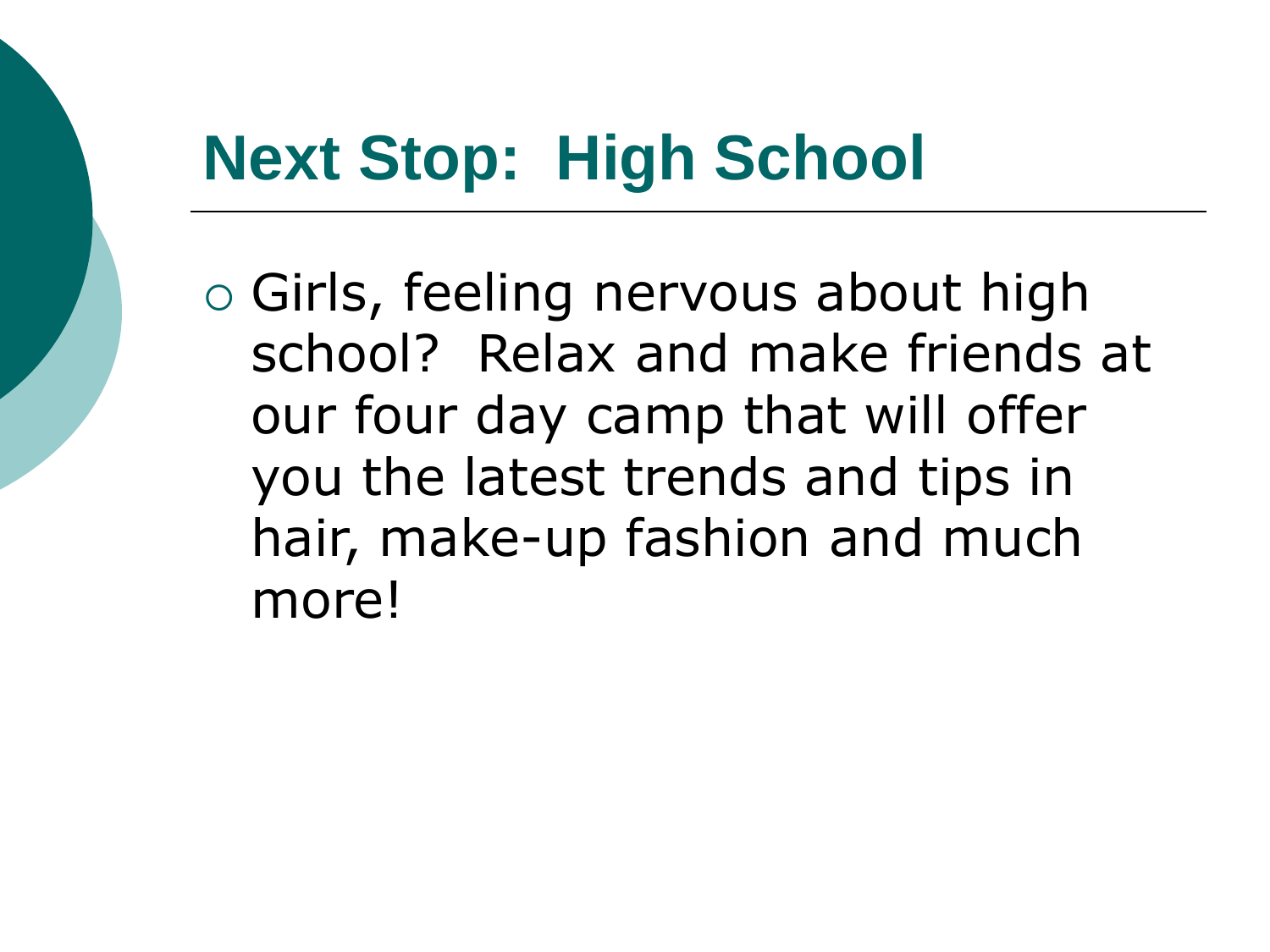#### **Resumes to the Rescue**

- Don't let your resume get dumped! Learn tricks and tips for writing an effective resume, such as:
- \*Include a cover letter … get your foot in the door
- \*The one-page rule … edit your resume
- \*Be professional … check spelling, grammar, appearance and presentation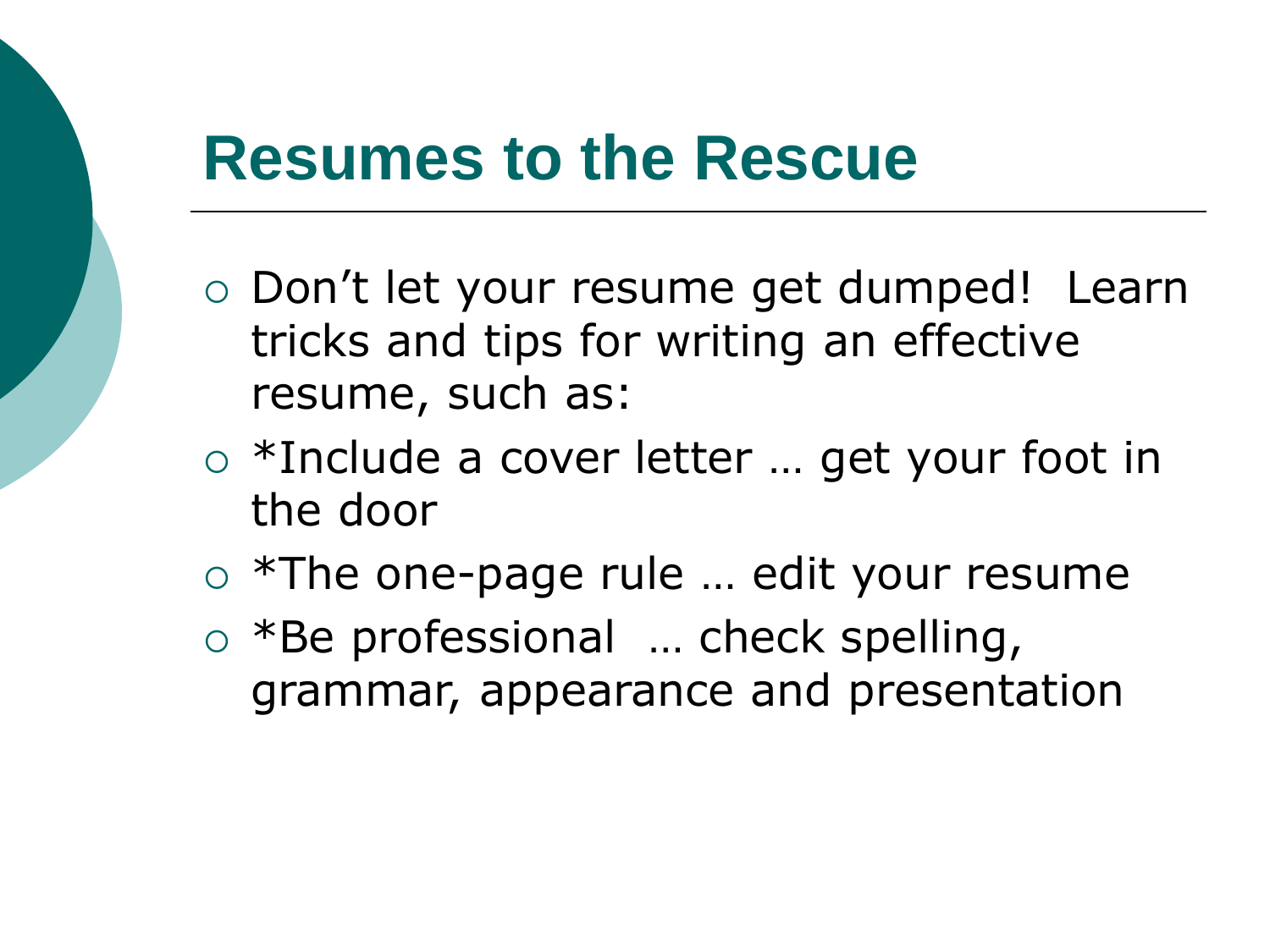# **Anger Management: Take Control of Your Life**

 Want to control your anger? You're not alone. Learn how to manage your anger in a relaxed environment. Well-known expert Dr. Phil, will provide you with the tools to become the person you want to be. Take this court approved class and change your life!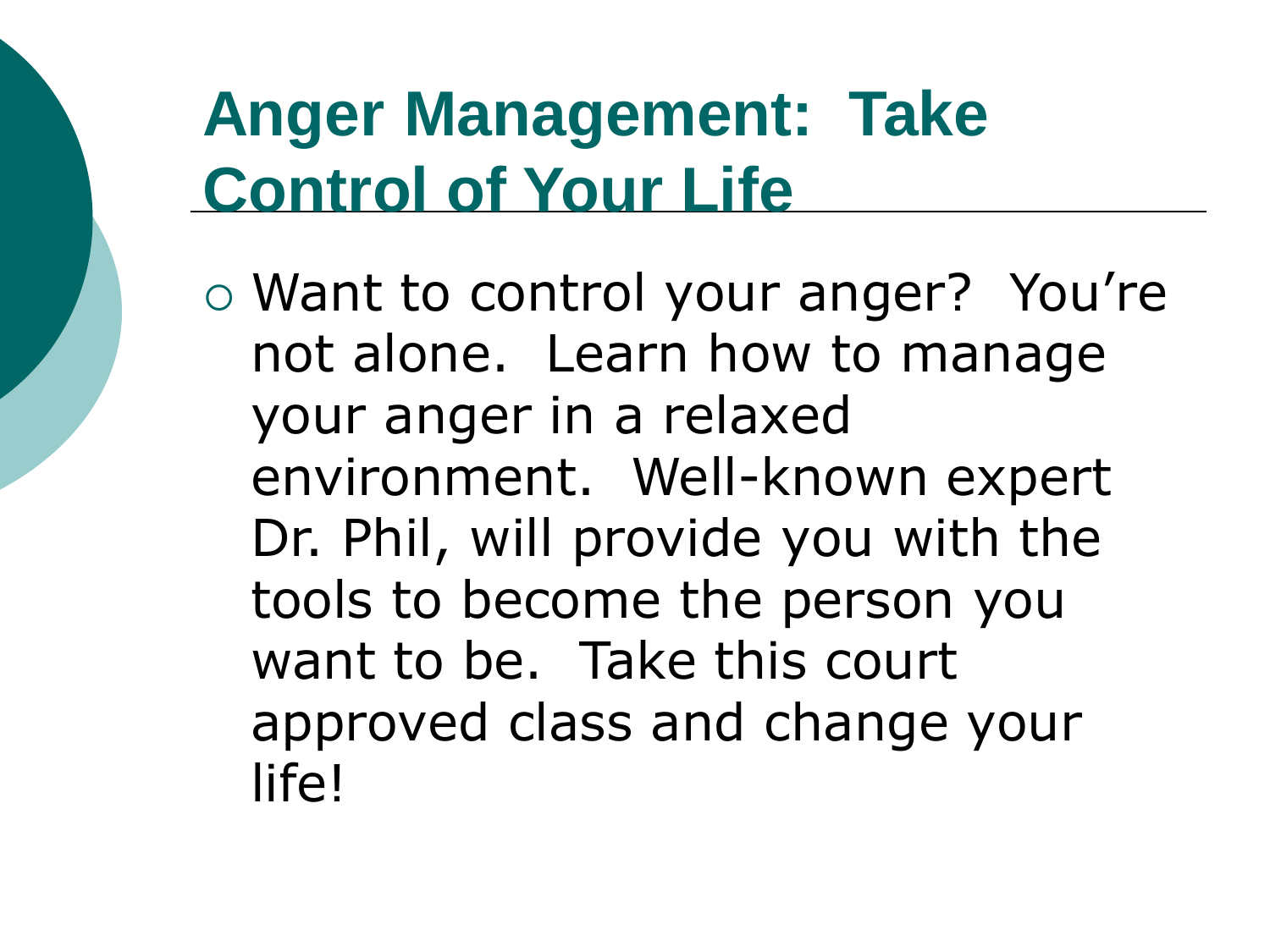# **Get That Job You Want**

 Your resume is your employer's first impression of you. Let a pro help you create Killer Resume!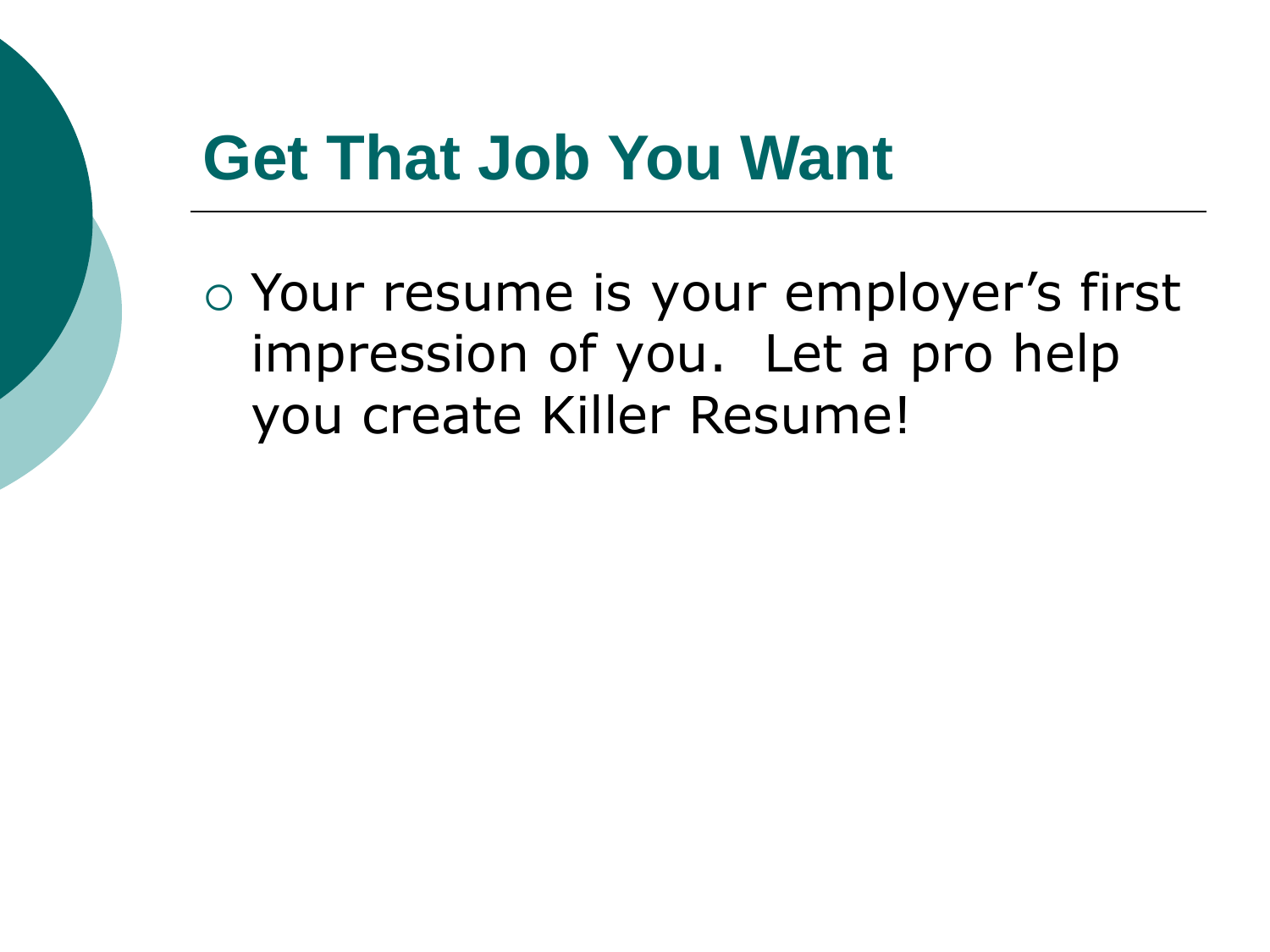# **Glass Blowing in the Wind**

 $\circ$  If you can blow bubbles, you can blow glass. You've seen it at fairs and amusement parks; now experience this medieval art form for yourself. It you're full of hot air … come try it! Enroll today.